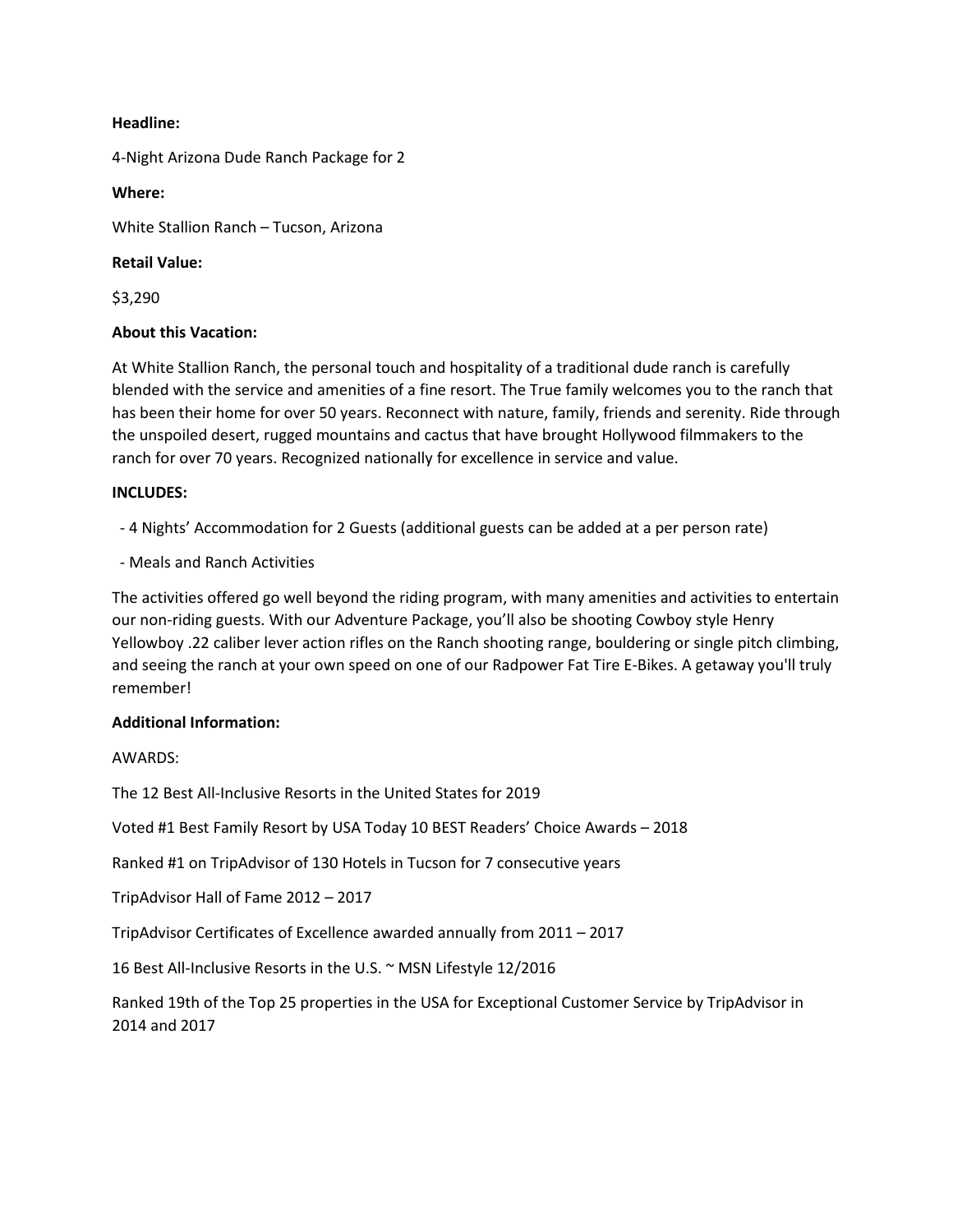## DINING

A premium advantage of a vacation at White Stallion Ranch is that we do all the cooking for you. We offer a variety of meal options to please most everyone. We use only the freshest, quality ingredients in our home-style recipes to create flavorful meals just like your mom used to serve.

Our breakfast includes a cooked-to-order menu as well as an extensive continental buffet. Our daily lunch buffet allows you to dine inside or on the patio with a selection of two entrees, several side dishes and salads, a salad and a sandwich bar. Fresh-baked cookies and fresh fruit are always available. Dinner is often a buffet with the main entrees grilled outdoors with a choice of two entrees and an everchanging variety of side dishes. Delicious dessert options vary nightly.

Snacks are always available, including fresh fruit, chips and salsa, peanuts and our famous homemade trail mix. Coffee, cappuccino, hot chocolate, hot and cold teas and lemonade are available all day.

### HEATED POOL/ HOT TUB

Beautifully renovated in January 2015, our sparkling, heated pool is centrally located and offers a jetted bench seat, spectacular mountain views, a shaded Ramada and plenty of comfortable lounge chairs. The Saguaro Serenity Courtyard, our newest addition to the ranch is an Adults Only patio adjacent to the pool, for quiet contemplation and reading. Offering both sun and shade with luxurious seating and lounging options, it is a peaceful oasis in the middle of the ranch. The indoor redwood hot tub is the perfect place to soothe tired muscles after a long day in the saddle.

#### SPA

White Stallion Ranch offers massage and spa services by advance appointment only ~ kindly book your appointment with our Front Desk. Our Spa offers two therapists who each bring their unique talents to the massage table, as well as an aesthetician/massage therapist who specializes in facials and body wraps. Mary specializes in providing a relaxing and therapeutic experience through the following techniques: Swedish Massage – Hot Stone Massage – Energy Work – Cranial Sacral Therapy – Esalen Massage – Cupping Therapy

#### PETTING ZOO

The Petting Zoo is a special part of the ranch that captures the hearts of young and old. We have a variety of animals, many of whom have been rescued from unfortunate circumstances. You might find yourself visiting our animal friends every day of your stay.

#### SPORTS COURT

Want some variety in your activities? Gather up a team and play some volleyball, basketball, badminton or paddle tennis on our versatile Sport Court. All courts are lighted and available in the evenings.

# TENNIS COURTS

Want some variety in your activities? How about a game of tennis on our beautiful stadium court? Schedule a lesson or a challenging match with our Tennis Pro. Tennis Pro is available by appointment.